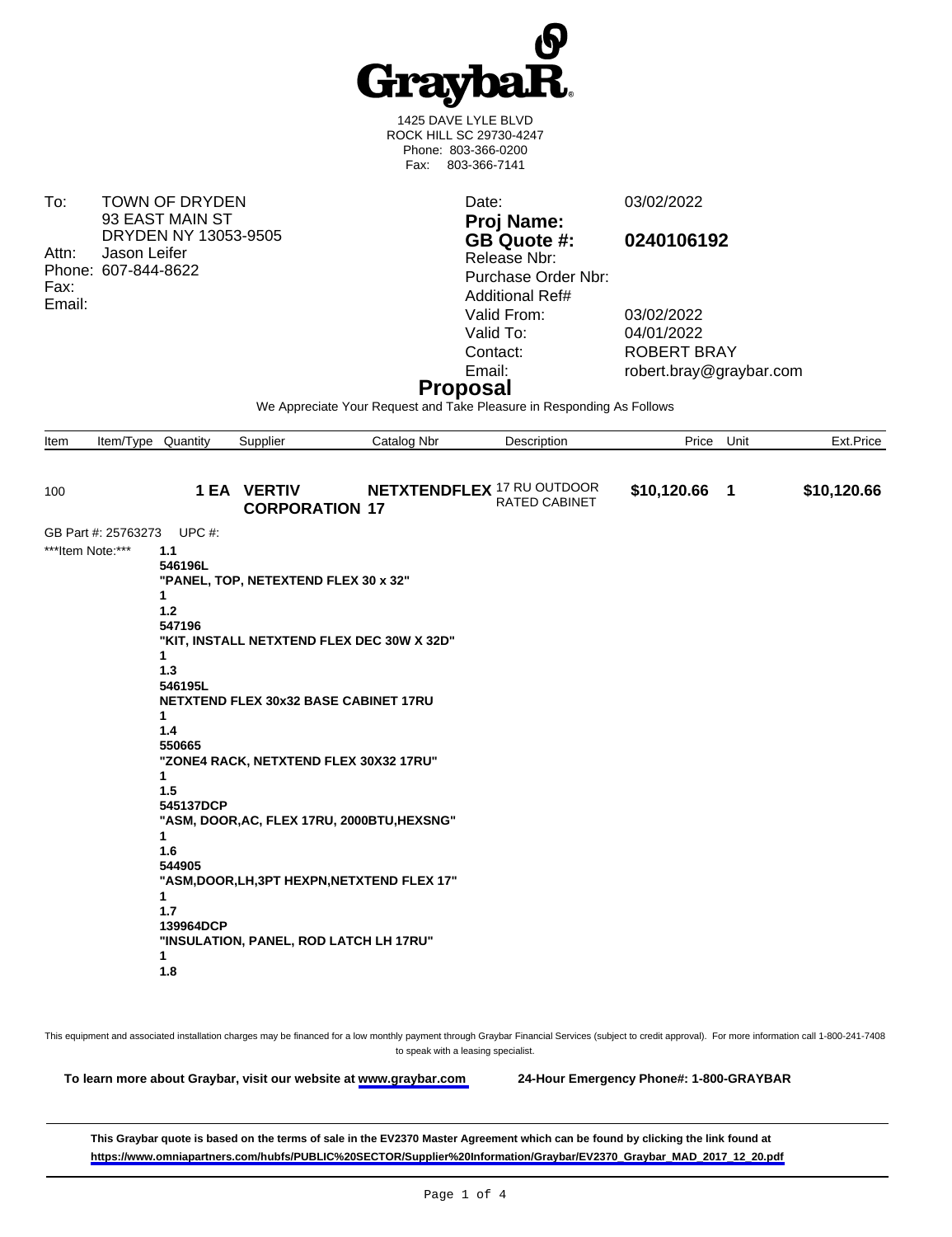$To:$ **TOWN OF DRYDEN** 93 EAST MAIN ST DRYDEN NY 13053-9505 Jason Leifer Attn:

Date:

03/02/2022

Proj Name: GB Quote #:

0240106192

## **Proposal**

We Appreciate Your Request and Take Pleasure in Responding As Follows

546217 "ASM, SOLAR SHIELD, NTXTEND FLEX 30X32"  $\blacktriangleleft$  $1.9$ 547095 "KIT, 12POS LOAD CTR, NetXtend, W/BRKT" 1  $1.10$ 547097 "KIT, 30A GEN INLET, FOR 12POS LC"  $\blacktriangleleft$ 1.11 565925 "KIT, ALM TERMINATION, NETXTEND FLEX W/ NCU"  $\blacktriangleleft$  $1.12$ 582137200ZZ004 5100 19in NC dist 1  $1.13$ 101600 "CB, HYD MAG, 1P, 15A, 80VDC, SPST AUX SW"  $\boldsymbol{\Lambda}$ 1.14 P29732 **WRNCH TAMPROF 5/16SOC PIN T-HDL KEY** 1  $1.15$ 631-205-400 NETXTENDFLEX SNGL BAY WIDE INSTAL MANUAL  $\mathbf{1}$ 1.16 549771 "Kit, Installation, NetSure 502 w/Int Dis"  $\mathbf{1}$ 1.17 549729 "KIT, INSULATION, REFLECTEC, 17RU, 30X32" 1

| 200              | 1 EA VERTIV                             | F1010424 | \$433.83 | \$433.83 |
|------------------|-----------------------------------------|----------|----------|----------|
|                  | <b>CORPORATION</b>                      |          |          |          |
| ***Item Note:*** | NF6INPLINTH30X32Z4 NETXTEND FLEX ZONE 4 |          |          |          |
|                  |                                         |          |          |          |

This equipment and associated installation charges may be financed for a low monthly payment through Graybar Financial Services (subject to credit approval). For more information call 1-800-241-7408 to speak with a leasing specialist.

To learn more about Graybar, visit our website at www.graybar.com

24-Hour Emergency Phone#: 1-800-GRAYBAR

This Graybar quote is based on the terms of sale in the EV2370 Master Agreement which can be found by clicking the link found at https://www.omniapartners.com/hubfs/PUBLIC%20SECTOR/Supplier%20Information/Graybar/EV2370\_Graybar\_MAD\_2017\_12\_20.pdf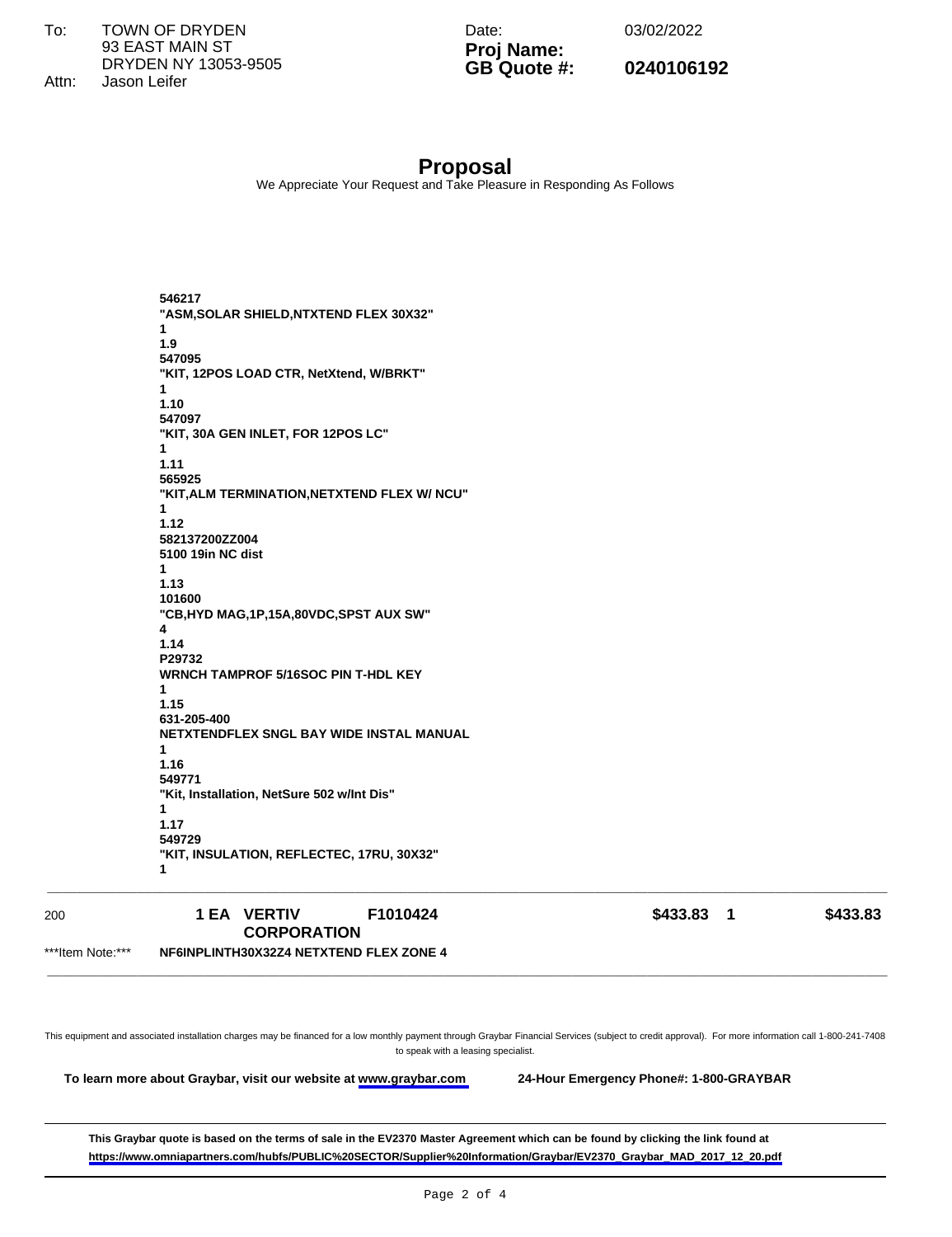**To learn more about Graybar, visit our website at [www.graybar.com](www.graybar.com ) 24-Hour Emergency Phone#: 1-800-GRAYBAR**

**This Graybar quote is based on the terms of sale in the EV2370 Master Agreement which can be found by clicking the link found at [https://www.omniapartners.com/hubfs/PUBLIC%20SECTOR/Supplier%20Information/Graybar/EV2370\\_Graybar\\_MAD\\_2017\\_12\\_20.pdf](https://www.omniapartners.com/hubfs/PUBLIC%20SECTOR/Supplier%20Information/Graybar/EV2370_Graybar_MAD_2017_12_20.pdf)**

This equipment and associated installation charges may be financed for a low monthly payment through Graybar Financial Services (subject to credit approval). For more information call 1-800-241-7408 to speak with a leasing specialist.

| To:   | <b>TOWN OF DRYDEN</b> |
|-------|-----------------------|
|       | 93 EAST MAIN ST       |
|       | DRYDEN NY 13053-9505  |
| Attn: | Jason Leifer          |

Date: 03/02/2022 **Proj Name:**

**GB Quote #: 0240106192**

**Proposal** We Appreciate Your Request and Take Pleasure in Responding As Follows

| 300                 |                   | <b>1 EA VERTIV</b><br><b>CORPORATION</b>                     | F1009332     | NFPADTEMP30X32<br>NETXTEND FLEX<br>PAD <sub>T</sub> | \$293.64   | $\overline{\mathbf{1}}$ | \$293.64   |
|---------------------|-------------------|--------------------------------------------------------------|--------------|-----------------------------------------------------|------------|-------------------------|------------|
| GB Part #: 25794533 | UPC $#$ :         |                                                              |              |                                                     |            |                         |            |
| 400                 |                   | 2 EA VERTIV<br><b>CORPORATION</b>                            | 1R482000E3   | <b>RECTIFIER</b><br>E-SURE 48VDC<br>40A 2000W 1RU   | \$864.29   | $\blacksquare$          | \$1,728.58 |
| GB Part #: 26053215 | UPC $#$ :         |                                                              |              |                                                     |            |                         |            |
| 500                 |                   | 2 EA VERTIV<br><b>CORPORATION</b>                            | SXA1100035/1 |                                                     | \$3.90     | - 1                     | \$7.80     |
| ***Item Note:***    |                   | <b>Blank Cover, 1x2 Rectifier</b>                            |              |                                                     |            |                         |            |
| 600                 |                   | 2 EA VERTIV<br><b>CORPORATION</b>                            | 10015371     |                                                     | \$3,248.05 | $\blacksquare$          | \$6,496.10 |
| ***Item Note:***    | <b>INCH, 5RU"</b> | "LITHIUM-ION BATTERY, 200Ahr, BMS V1.5, DRY CONTACTS, UL, 19 |              |                                                     |            |                         |            |
| 700                 |                   | <b>2 EA VERTIV</b><br><b>CORPORATION</b>                     | 10022884     |                                                     | \$203.73   | - 1                     | \$407.46   |
| ***Item Note:***    |                   | "KIT, BATTERY MTG, 5RU, 23"", 25D & 32D"                     |              |                                                     |            |                         |            |

**Total in USD (Tax not included): \$19,488.07**